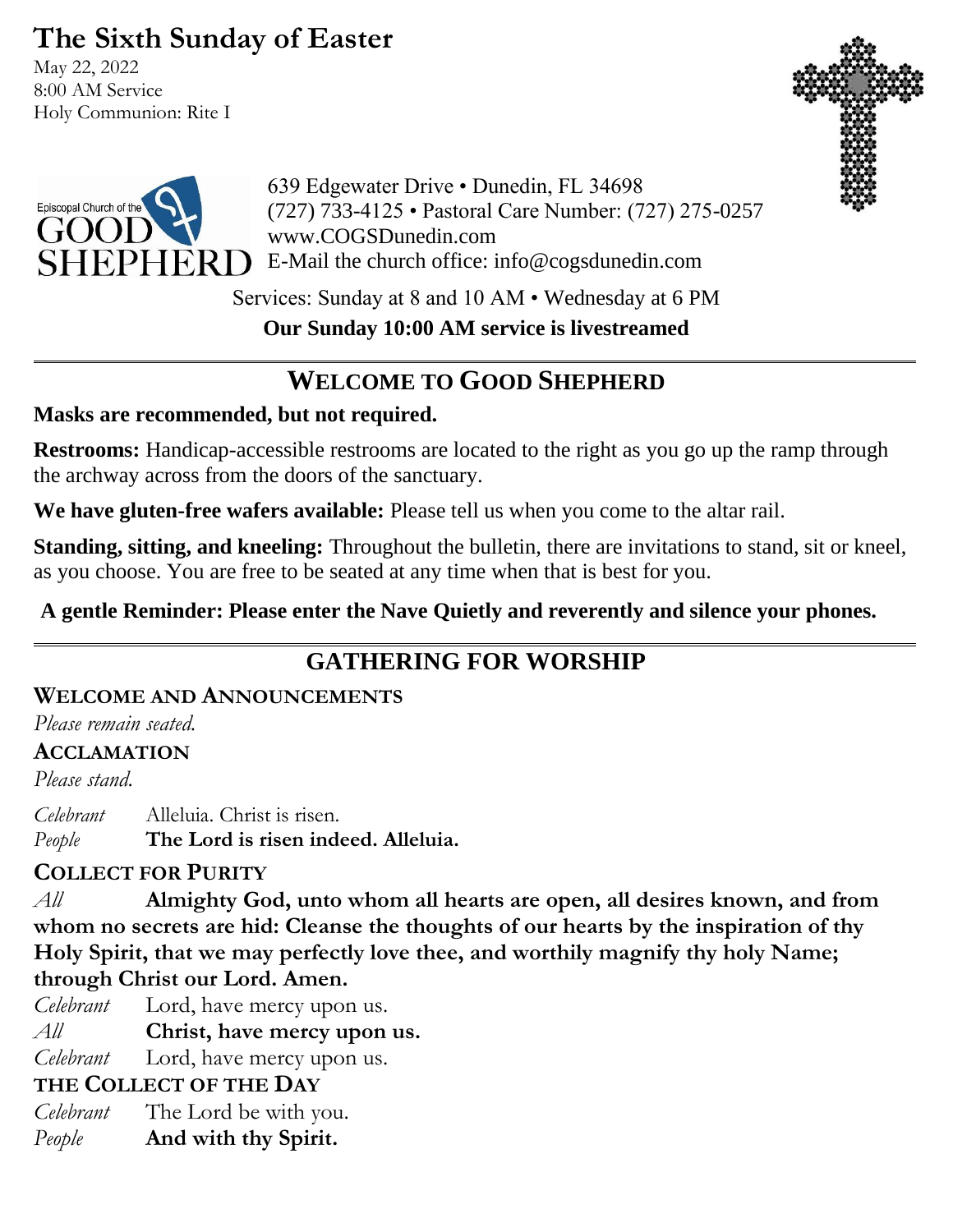- *Celebrant* Let us pray… … O God, you have prepared for those who love you such good things as surpass our understanding: Pour into our hearts such love towards you, that we, loving you in all things and above all things, may obtain your promises, which exceed all that we can desire; through Jesus Christ our Lord, who lives and reigns with you and the Holy Spirit, one God, for ever and ever.
- *All* **Amen.**

## **THE WORD OF GOD**

*Please be seated.*

#### **THE FIRST READING** Acts 16:9-15

#### *Lector The First Reading is taken from Acts chapter 16…*

During the night Paul had a vision: there stood a man of Macedonia pleading with him and saying, "Come over to Macedonia and help us." When he had seen the vision, we immediately tried to cross over to Macedonia, being convinced that God had called us to proclaim the good news to them. We set sail from Troas and took a straight course to Samothrace, the following day to Neapolis, and from there to Philippi, which is a leading city of the district of Macedonia and a Roman colony. We remained in this city for some days. On the sabbath day we went outside the gate by the river, where we supposed there was a place of prayer; and we sat down and spoke to the women who had gathered there. A certain woman named Lydia, a worshiper of God, was listening to us; she was from the city of Thyatira and a dealer in purple cloth. The Lord opened her heart to listen eagerly to what was said by Paul. When she and her household were baptized, she urged us, saying, "If you have judged me to be faithful to the Lord, come and stay at my home." And she prevailed upon us.

*Lector* The Word of the Lord.

### *People* **Thanks be to God.**

## **THE PSALM 67**

- *Lector We will read responsively Psalm 67…*
- *Lector* May God be merciful to us and bless us, show us the light of his countenance and come to us.
- *People* **Let your ways be known upon earth, your saving health among all nations.** *Lector* Let the peoples praise you, O God; let all the peoples praise you.
- *People* **Let the nations be glad and sing for joy, for you judge the peoples with equity and guide all the nations upon earth.**
- *Lector* Let the peoples praise you, O God; let all the peoples praise you.
- *People* **The earth has brought forth her increase; may God, our own God, give us his blessing.**
- *Lector* May God give us his blessing, and may all the ends of the earth stand in awe of him.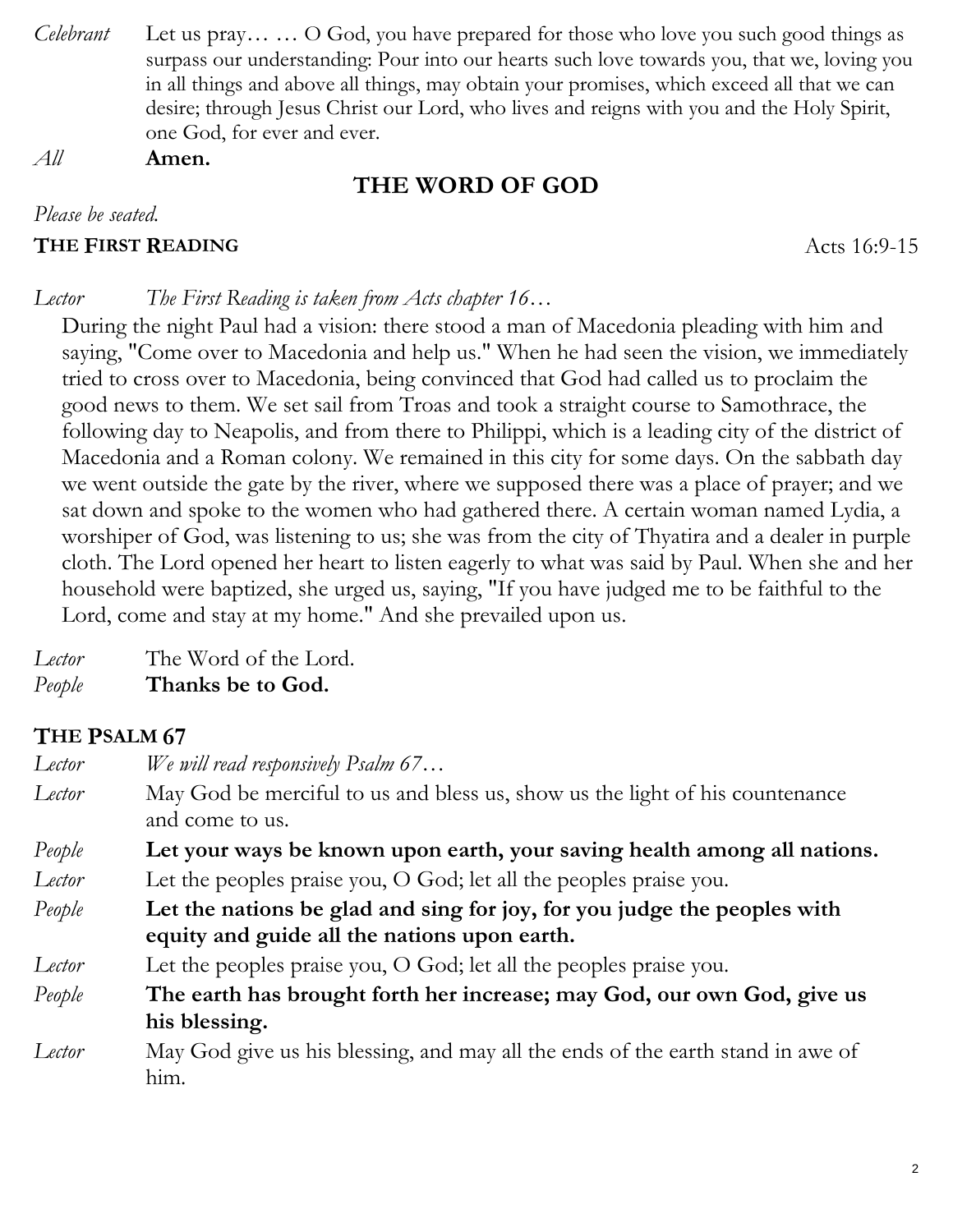#### **THE SECOND READING** Revelation 21:10, 22-22:5

*Lector The Second Reading is taken from Revelation chapter 21…*

In the spirit the angel carried me away to a great, high mountain and showed me the holy city Jerusalem coming down out of heaven from God. I saw no temple in the city, for its temple is the Lord God the Almighty and the Lamb. And the city has no need of sun or moon to shine on it, for the glory of God is its light, and its lamp is the Lamb. The nations will walk by its light, and the kings of the earth will bring their glory into it. Its gates will never be shut by day-- and there will be no night there. People will bring into it the glory and the honor of the nations. But nothing unclean will enter it, nor anyone who practices abomination or falsehood, but only those who are written in the Lamb's book of life. Then the angel showed me the river of the water of life, bright as crystal, flowing from the throne of God and of the Lamb through the middle of the street of the city. On either side of the river is the tree of life with its twelve kinds of fruit, producing its fruit each month; and the leaves of the tree are for the healing of the nations. Nothing accursed will be found there any more. But the throne of God and of the Lamb will be in it, and his servants will worship him; they will see his face, and his name will be on their foreheads. And there will be no more night; they need no light of lamp or sun, for the Lord God will be their light, and they will reign forever and ever.

| Lector | The Word of the Lord. |
|--------|-----------------------|
| People | Thanks be to God.     |

#### **THE GOSPEL** John 5:1-9

*Please stand.*

*Deacon* The Holy Gospel of our Lord Jesus Christ according to John. *People* **Glory be to thee, O Lord.**  *Deacon will read aloud the Gospel. Deacon* The Gospel of the Lord. *People* **Praise be to thee, O Christ.**

**SERMON** The Rev. Whitney Burton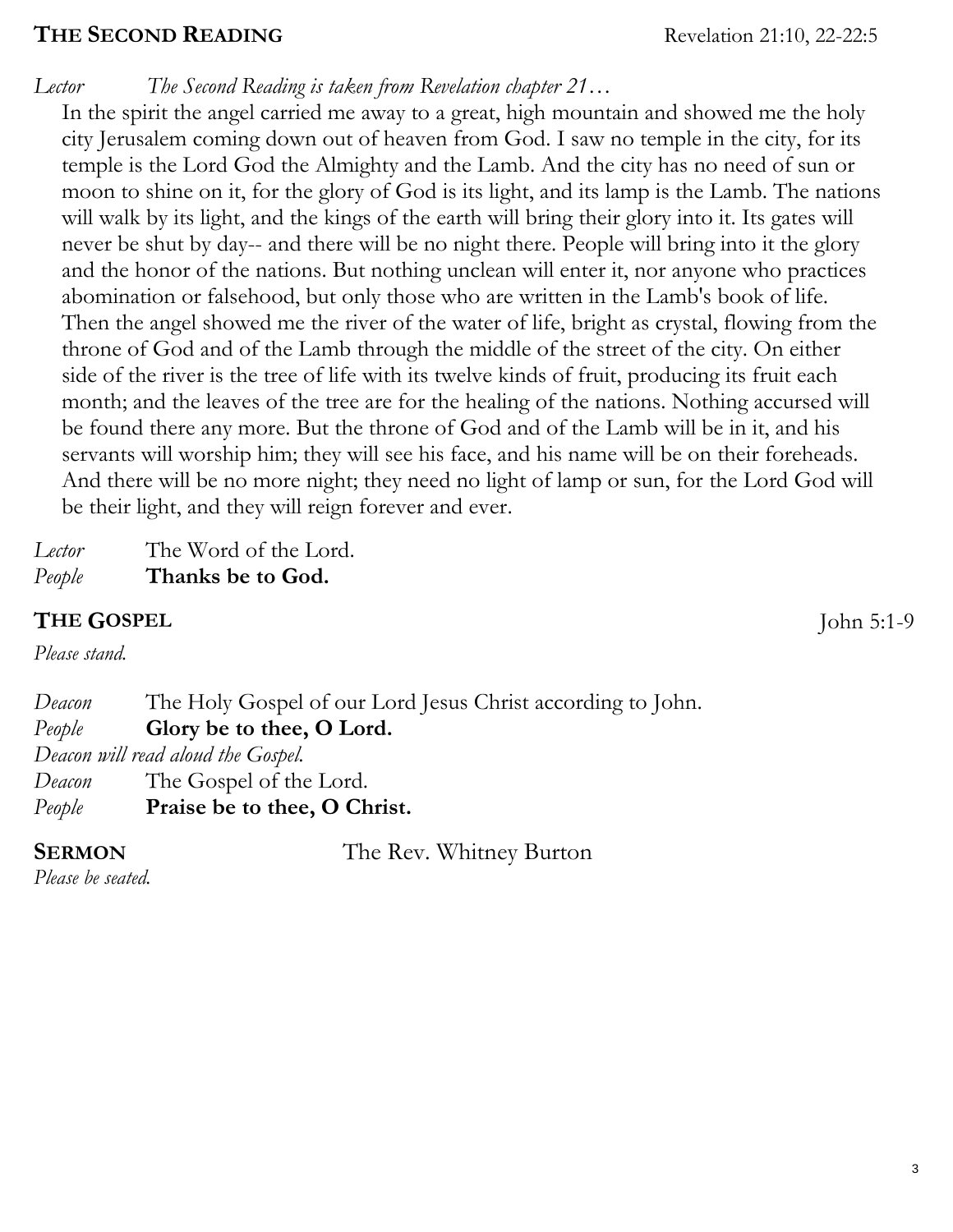#### **NICENE CREED** *Please stand.*

*People* **We believe in one God, the Father, the Almighty, maker of heaven and earth, of all that is, seen and unseen. We believe in one Lord, Jesus Christ, the only Son of God, eternally begotten of the Father, God from God, Light from Light, true God from true God, begotten, not made, of one Being with the Father. Through him all things were made. For us and for our salvation he came down from heaven: by the power of the Holy Spirit he became incarnate from the Virgin Mary, and was made man. For our sake he was crucified under Pontius Pilate; he suffered death and was buried. On the third day he rose again in accordance with the Scriptures; he ascended into heaven and is seated at the right hand of the Father. He will come again in glory to judge the living and the dead, and his kingdom will have no end. We believe in the Holy Spirit, the Lord, the giver of life, who proceeds from the Father and the Son. With the Father and the Son he is worshiped and glorified. He has spoken through the Prophets. We believe in one holy catholic and apostolic Church. We acknowledge one baptism for the forgiveness of sins. We look for the resurrection of the dead, and the life of the world to come. AMEN.**

### **PRAYERS OF THE PEOPLE**

*Please sit, stand, or kneel, as you prefer.*

*Deacon* Let us pray for the whole state of Christ's Church and the world.

*Lector* Almighty and everliving God, who in thy holy Word hast taught us to make prayers, and supplications, and to give thanks for all humanity receive these our prayers which we offer unto thy divine Majesty, beseeching thee to inspire continually the Universal Church with the spirit of truth, unity, and concord; and grant that all those who do confess thy holy Name may agree in the truth of thy holy Word, and live in unity and godly love. God of Light and Life,

#### *People* **We pray to you.**

- 
- 
- *Lector* Give grace, O heavenly Father, to all bishops, especially to Michael, our Presiding Bishop; Dabney, our Bishop; Barry and Michael, our Assisting Bishops; Whitney, our Rector; Cindy, our Deacon; to our companion diocese of the Dominican Republic; to these Episcopal Churches in our Diocese; St. George's, Bradenton; St. Giles', Pinellas Park; St. Hilary's, Fort Myers; St. James', Port Charlotte; St. James' House of Prayer, Tampa; and to all priests, deacons, and the laity in their ministry; that they may, both by their life and doctrine, set forth thy true and lively Word, and rightly and duly administer thy holy Sacraments. God of Light and Life,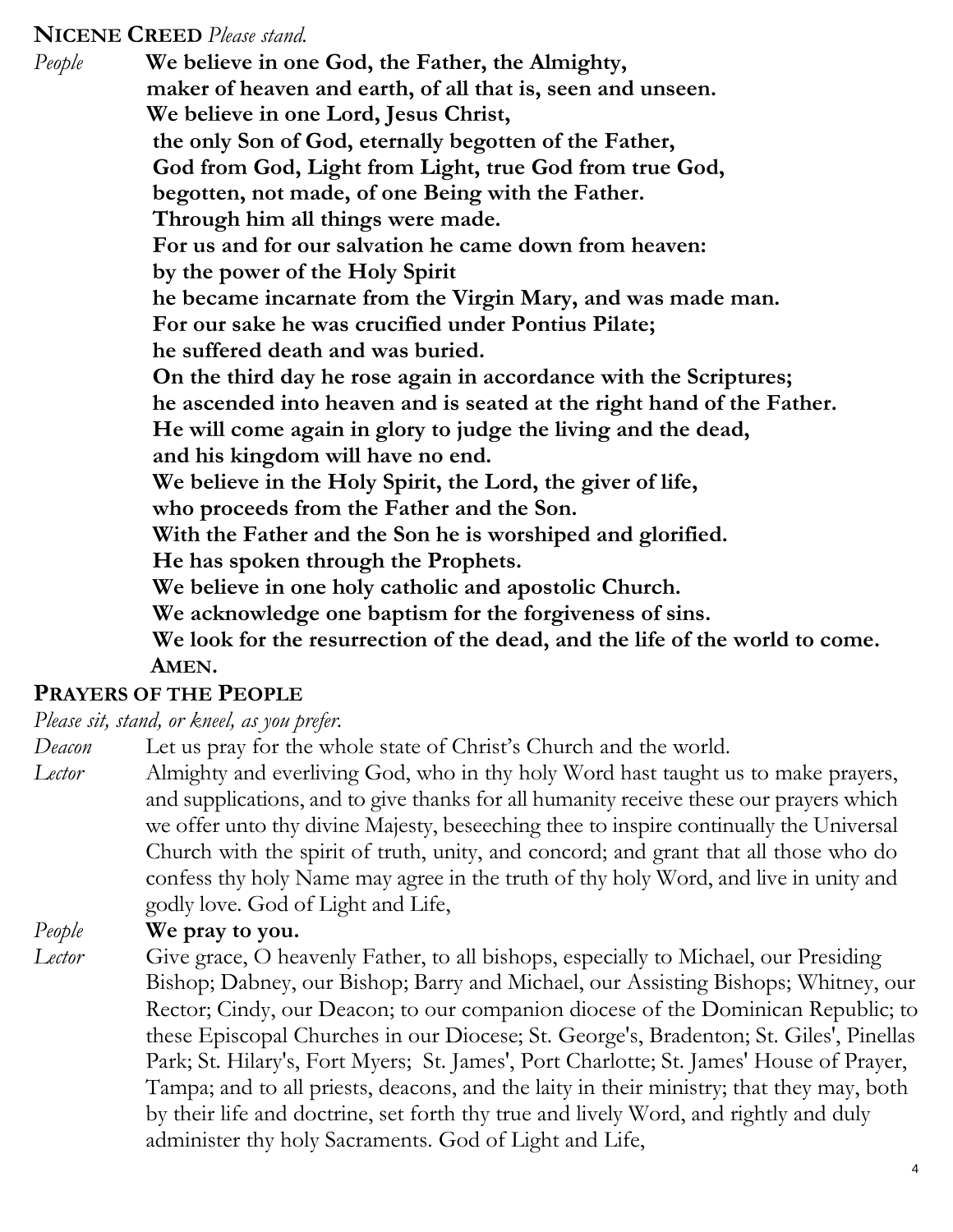## *People* **We pray to you.**

*Lector* And to all thy people give thy heavenly grace, and especially to this congregation here present; that, with meek heart and due reverence, they may hear and receive thy holy Word, truly serving thee in holiness and righteousness all the days of their life. God of Light and Life,

#### *People* **We pray to you.**

*Lector* We beseech thee also so to rule the hearts of those who bear the authority of government in this and every land, especially our elected leaders, that they may be led to wise decisions and right actions for the welfare and peace of the world. We pray that all God's children, especially those in the Middle East, might live in the hope of the world peace for which we are created. God of Light and Life,

#### *People* **We pray to you.**

*Lector* And we most humbly beseech thee, of thy goodness, O Lord, to comfort and succor [*Add handwritten names from notebook*] and all those who, in this transitory life, are in trouble, sorrow, need, sickness, or any other adversity, especially those listed in the weekly news who have asked for our prayers. I now invite you to pray for others by name, aloud or in your hearts. [*Leave time…*] God of Light and Life,

#### *People* **We pray to you.**

*Lector* Open, O Lord, the eyes of all people to behold thy gracious hand in all thy works, that, rejoicing in thy whole creation, they may honor thee with their substance, and be faithful stewards of thy bounty. We give thanks for the flowers given to the Glory of God, and for all the blessings of this life, especially the birthdays this coming week of for Marcia Nauman, Diana Raymond, Vickie Edman, Betty Lloyd, Martha Mullinax, and for the anniversaries of Brian & Mildred Levy, James Lynch & Jaclyn Chisholm, and Dennis & Donna Charles, God of Light and Life,

### *People* **We pray to you.**

*Lector* And we also bless thy holy Name for all thy servants departed this life in thy faith and fear, [*especially… add names from notebook*]. Please add names of those on your heart, silently or aloud. [*Leave time…*] We beseech thee to grant them continual growth in thy love and service; and to grant us grace so to follow the good examples of all thy saints, that with them we may be partakers of thy heavenly kingdom. God of Light and Life,

*People* **We pray to you.**

*Lector* Grant these our prayers, O Father, for Jesus Christ's sake, our only Mediator and Advocate.

*The Celebrant adds a concluding collect.* 

*People* **AMEN.**

### **THE GREETING OF PEACE** *Please stand.*

- *Celebrant* The peace of the Lord be always with you.
- *People* **And with thy spirit.**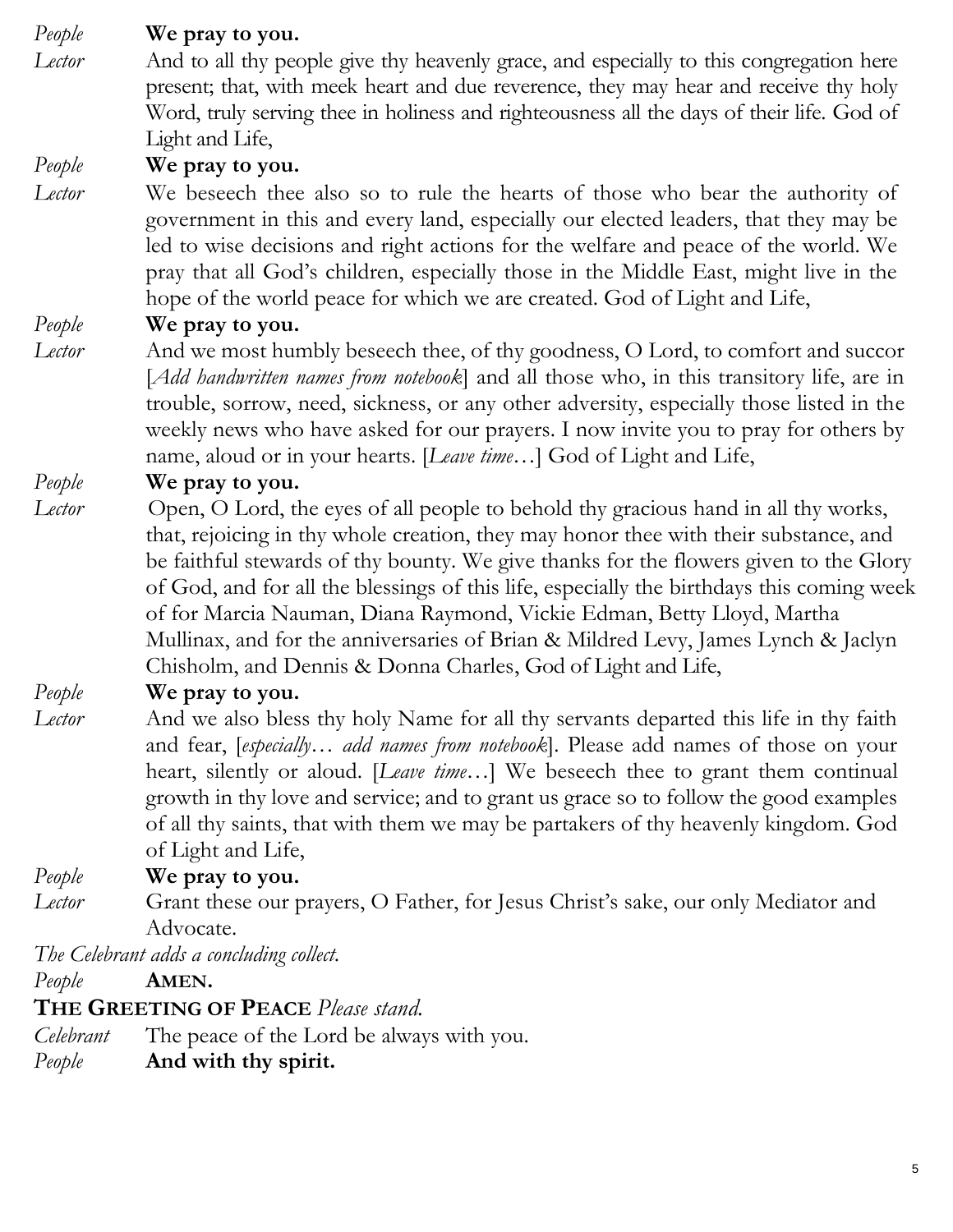## **THE HOLY COMMUNION**

## **OFFERTORY SENTENCE**

*Please be seated.*

## **PRESENTATION OF THE OFFERING**

*Deacon* As we receive these gifts, we acknowledge

*People* **All things come from thee, O Lord and of thine own have we given thee.**

# **THE GREAT THANKSGIVING:** Eucharistic Prayer II

- *Celebrant* The Lord be with you.
- *People* **And with thy spirit.**
- *Celebrant* Lift up your hearts.
- *People* **We lift them up unto the Lord.**
- *Celebrant* Let us give thanks unto our Lord God.
- *People* **It is meet and right so to do.**

*Celebrant* (*Here a proper preface is read.)*

Therefore, with Angels and Archangels, and with all the company of heaven, we laud and magnify thy glorious Name; evermore praising thee, and saying,

*People* **Holy, holy, holy, Lord God of Hosts: Heaven and earth are full of thy glory. Glory be to thee, O Lord Most High.** 

## **Blessed is he that cometh in the name of the Lord. Hosanna in the highest.** *Please kneel or stand, as you choose.*

*Celebrant* All glory be to thee, O Lord our God, for that thou didst create heaven and earth, and didst make us in thine own image; and, of thy tender mercy, didst give thine only Son Jesus Christ to take our nature upon him, and to suffer death upon the cross for our redemption. He made there a full and perfect sacrifice for the whole world; and did institute, and in his holy Gospel command us to continue, a perpetual memory of that his precious death and sacrifice, until his coming again.

For in the night in which he was betrayed, he took bread; and when he had given thanks to thee, he broke it, and gave it to his disciples, saying, "Take, eat, this is my Body, which is given for you. Do this in remembrance of me."

Likewise, after supper, he took the cup; and when he had given thanks, he gave it to them, saying, "Drink this, all of you; for this is my Blood of the New Covenant, which is shed for you, and for many, for the remission of sins. Do this, as oft as ye shall drink it, in remembrance of me."

Wherefore, O Lord and heavenly Father, we thy people do celebrate and make, with these thy holy gifts which we now offer unto thee, the memorial thy Son hath commanded us to make; having in remembrance his blessed passion and precious death, his mighty resurrection and glorious ascension; and looking for his coming again with power and great glory. And we most humbly beseech thee, O merciful Father, to hear us, and, with thy Word and Holy Spirit, to bless and sanctify these gifts of bread and wine, that they may be unto us the Body and Blood of thy dearly-beloved Son Jesus Christ.

*Celebrant and People* **And we earnestly desire thy fatherly goodness to accept this our sacrifice of praise and thanksgiving, whereby we offer and present unto thee, O Lord, our**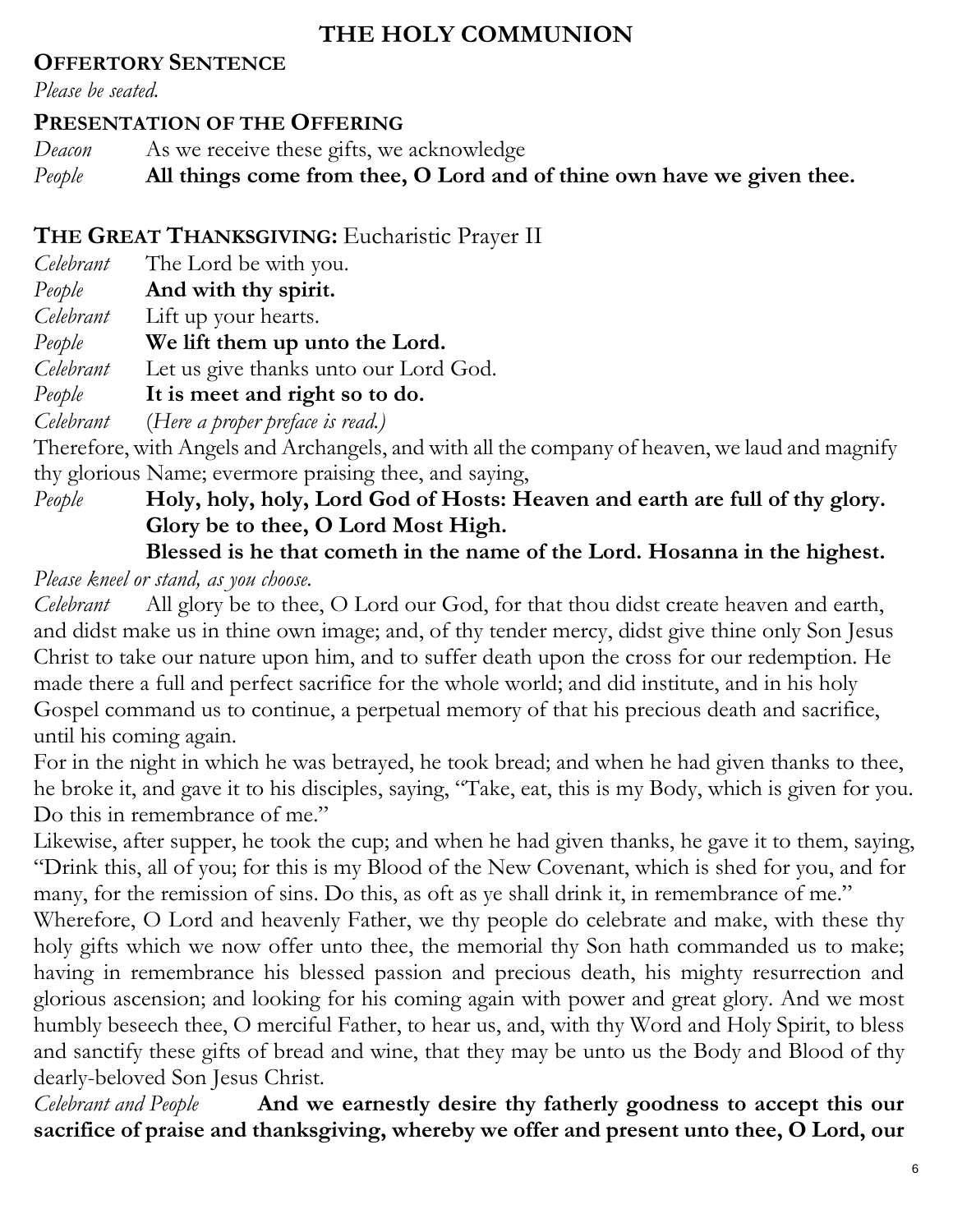**selves, our souls and bodies. Grant, we beseech thee, that all who partake of this Holy Communion may worthily receive the most precious Body and Blood of thy Son Jesus Christ, and be filled with thy grace and heavenly benediction; and also that we and all thy whole Church may be made one body with him, that he may dwell in us, and we in him; through the same Jesus Christ our Lord;** 

*Celebrant* By whom, and with whom, and in whom, in the unity of the Holy Ghost all honor and glory be unto thee, O Father Almighty, world without end. *People* **AMEN.**

#### **THE LORD'S PRAYER**

*Celebrant* And now, as our Savior Christ hath taught us, we are bold to say,

*People* **Our Father, who art in heaven, hallowed be thy Name, thy kingdom come, thy will be done, on earth as it is in heaven. Give us this day our daily bread. And forgive us**

> **our trespasses, as we forgive those who trespass against us. And lead us not into temptation, but deliver us from evil. For thine is the kingdom, and the power, and the glory, for ever and ever. AMEN.**

#### **BREAKING OF THE BREAD**

| Celebrant | Alleluia. Christ our Passover is sacrificed for us; |
|-----------|-----------------------------------------------------|
| People    | Therefore let us keep the feast. Alleluia.          |
| Celebrant | The Gifts of God for the People of God.             |

**COMMUNION Good Christian Friends, Rejoice and Sing Robin Dinda** 

#### **PRAYER AFTER COMMUNION**

*Celebrant* Let us pray.

*People* **Almighty and everliving God, we most heartily thank thee for that thou dost feed us, in these holy mysteries, with the spiritual food of the most precious Body and Blood of thy Son our Savior Jesus Christ; and dost assure us thereby of thy favor and goodness towards us; and that we are very members incorporate in the mystical body of thy Son, the blessed company of all faithful people; and are also heirs, through hope, of thy everlasting kingdom. And we humbly beseech thee, O heavenly Father, so to assist us with thy grace, that we may continue in that holy fellowship, and do all such good works as thou hast prepared for us to walk in; through Jesus Christ our Lord, to whom, with thee and the Holy Ghost, be all honor and glory, world without end. Amen.**

#### **THE BLESSING AND DISMISSAL**

| Please stand. |                                                                                   |
|---------------|-----------------------------------------------------------------------------------|
| Celebrant     |                                                                                   |
| People        | Amen.                                                                             |
| Deacon        | Alleluia, alleluia. Let us go forth into the world, rejoicing in the power of the |
|               | Spirit.                                                                           |
| People        | Thanks be to God! Alleluia, alleluia.                                             |